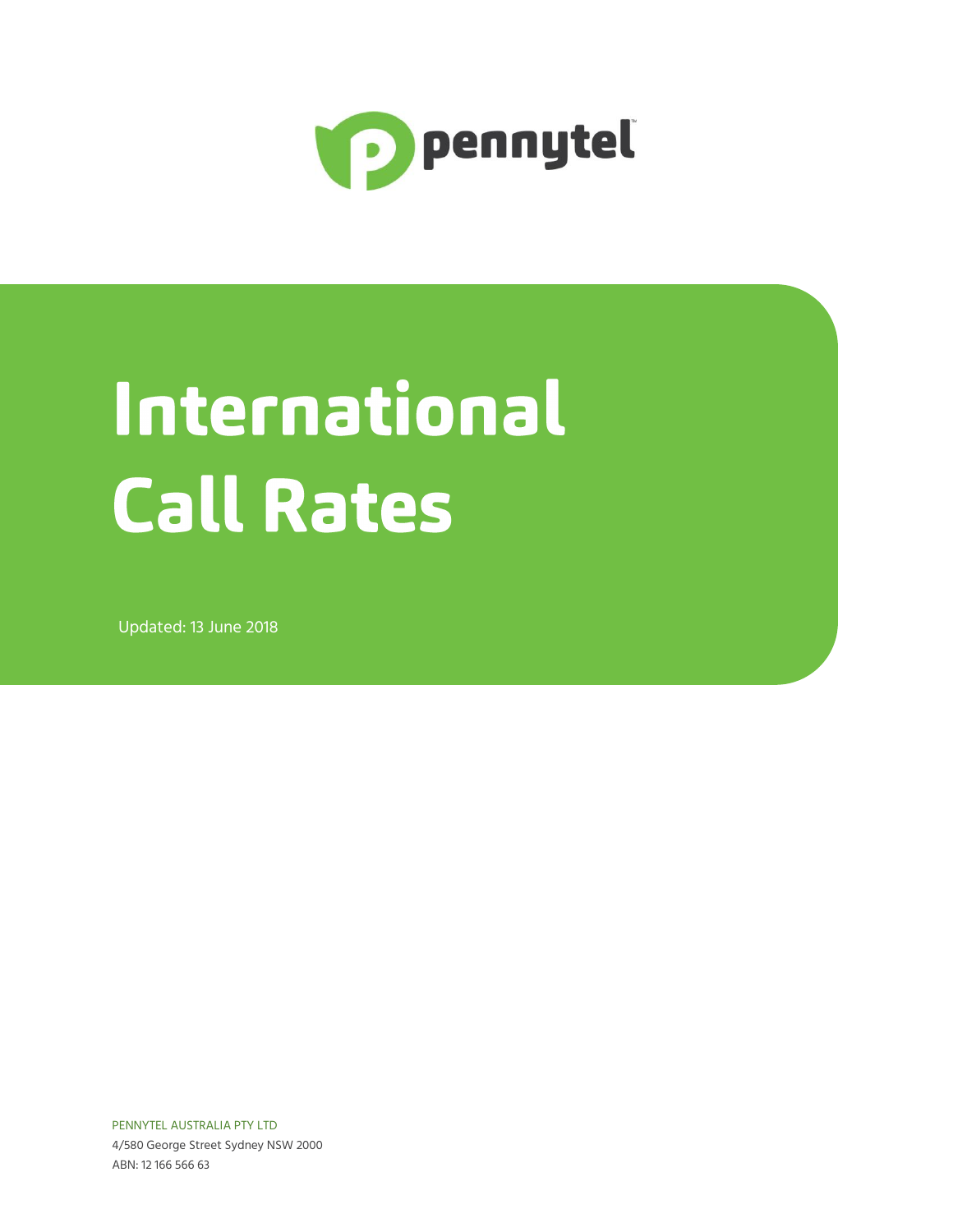

**PennyTel mobile supports international calling.** For security, this service is switched off by default. You can enable international calling by contacting our customer service team.

Where the ability to call international numbers has been enabled on a service, the below rates will apply. There are no flagfall charges for international calls.

| <b>Destination</b>      | <b>Rate per minute</b> |
|-------------------------|------------------------|
| Afghanistan             | \$1.24                 |
| Albania                 | \$0.69                 |
| Algeria                 | \$1.24                 |
| American Samoa          | \$1.77                 |
| Andorra                 | \$0.45                 |
| Angola                  | \$0.76                 |
| Anguilla                | \$0.86                 |
| Antarctica              | \$4.70                 |
| Antigua and Barbuda     | \$0.75                 |
| Argentina               | \$0.41                 |
| Argentina (mobile)      | \$0.82                 |
| Armenia                 | \$0.78                 |
| Aruba                   | \$0.62                 |
| <b>Ascension Island</b> | \$5.68                 |
| Austria                 | \$0.48                 |
| Austria (mobile)        | \$0.96                 |
| Azerbaijan              | \$0.78                 |
| <b>Bahamas</b>          | \$0.52                 |
| <b>Bahrain</b>          | \$0.74                 |
| Bangladesh              | \$0.63                 |
| Bangladesh (mobile)     | \$0.85                 |
| <b>Barbados</b>         | \$0.67                 |
| <b>Belarus</b>          | \$1.12                 |
| Belgium                 | \$0.40                 |
| Belgium (mobile)        | \$0.89                 |
| <b>Belize</b>           | \$1.67                 |
| <b>Benin</b>            | \$2.53                 |
| Bermuda                 | \$0.52                 |

## QUESTIONS OR CONCERNS? **1300 232 888**

We're here to help. Contact us online or by phone: Monday to Friday 8am – 12am and Saturday to Sunday 9am – 9pm (AEST/AEDT).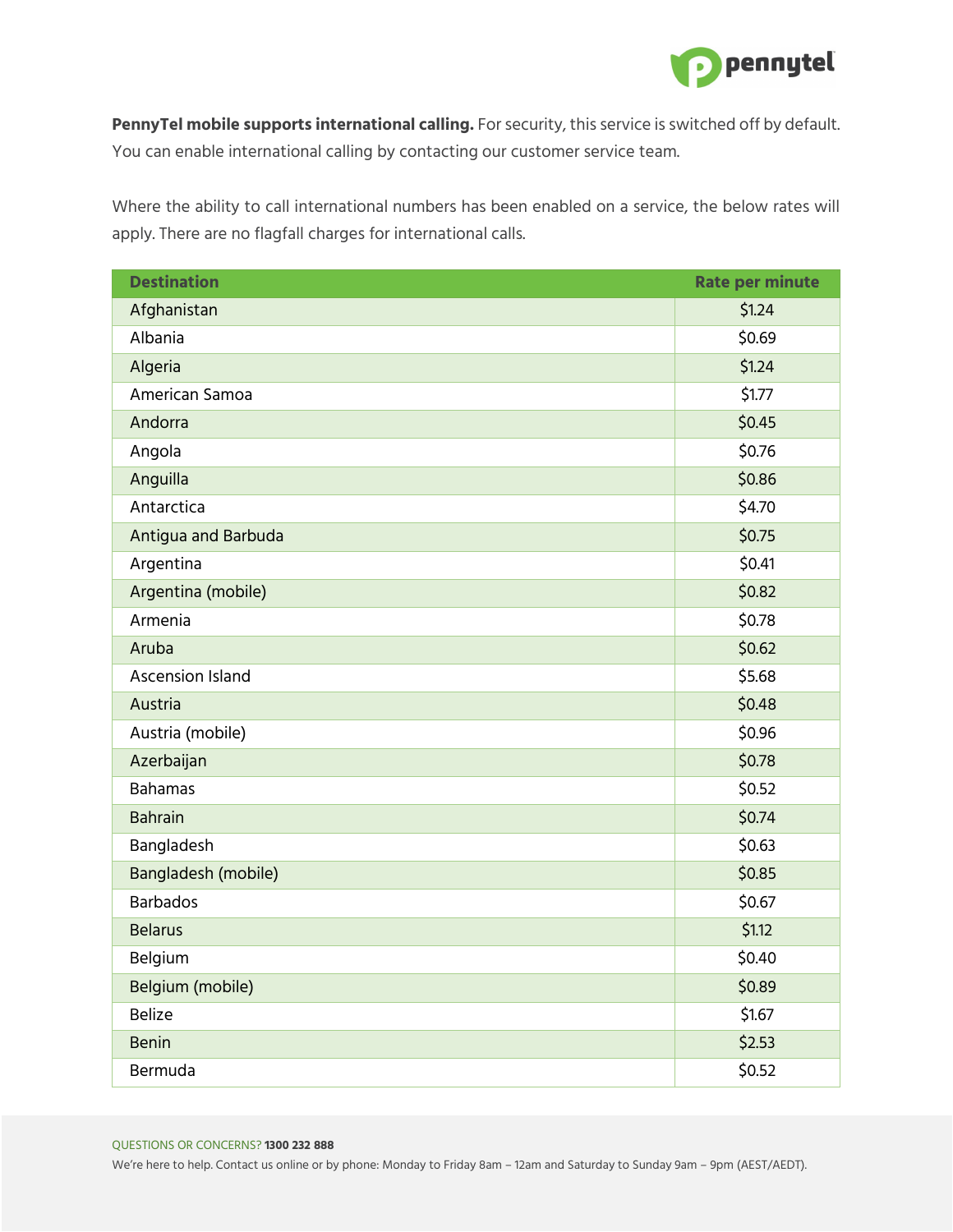

| <b>Bhutan</b>             | \$1.13 |
|---------------------------|--------|
| <b>Bolivia</b>            | \$0.67 |
| Bosnia and Herzegovina    | \$0.78 |
| Bosnia-Herzegovina Mobile | \$1.13 |
| <b>Botswana</b>           | \$0.82 |
| <b>Brazil</b>             | \$0.46 |
| Brazil (mobile)           | \$0.83 |
| <b>Brunei</b>             | \$0.47 |
| <b>Bulgaria</b>           | \$0.96 |
| <b>Burkina Faso</b>       | \$2.53 |
| <b>Burundi</b>            | \$2.53 |
| Cabo Verde                | \$2.53 |
| Cambodia                  | \$0.74 |
| Cambodia (mobile)         | \$0.80 |
| Cameroon                  | \$1.24 |
| Canada                    | \$0.40 |
| Cayman Islands            | \$0.66 |
| Central African Republic  | \$3.19 |
| Chad                      | \$1.88 |
| Chile                     | \$0.38 |
| Chile (mobile)            | \$0.81 |
| China                     | \$0.24 |
| China (mobile)            | \$0.24 |
| Colombia                  | \$0.67 |
| Comoro Islands            | \$0.99 |
| Congo (formerly Zaire)    | \$1.47 |
| Congo Democratic Republic | \$1.25 |
| Cook Islands              | \$2.47 |
| Costa Rica                | \$0.51 |
| Côte d'Ivoire             | \$3.33 |
| Croatia                   | \$0.59 |
| Croatia (mobile)          | \$1.37 |
| Cuba                      | \$2.50 |
| Cyprus                    | \$0.48 |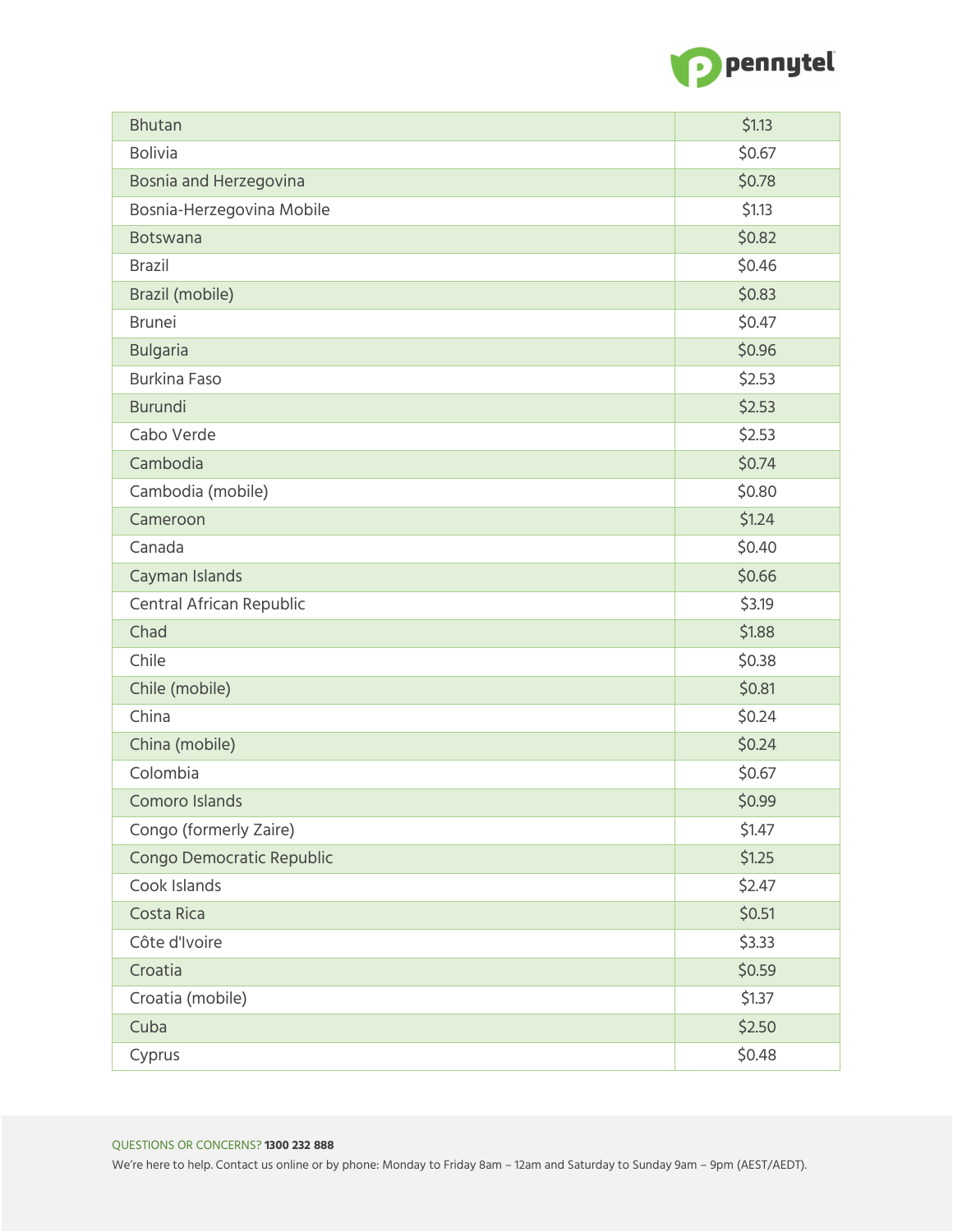

| Cyprus (mobile)                           | \$0.60 |
|-------------------------------------------|--------|
| Czech Republic                            | \$0.53 |
| Czech Republic Mobile                     | \$0.83 |
| Denmark                                   | \$0.40 |
| Denmark (mobile)                          | \$0.89 |
| Diego Garcia                              | \$3.86 |
| Djibouti                                  | \$1.24 |
| Dominica                                  | \$2.50 |
| Dominican Republic                        | \$0.52 |
| East Timor                                | \$4.15 |
| Ecuador                                   | \$0.67 |
| Egypt                                     | \$0.72 |
| <b>Egypt Mobile</b>                       | \$0.80 |
| El Salvador                               | \$0.67 |
| <b>Equatorial Guinea</b>                  | \$1.41 |
| Eritrea                                   | \$1.24 |
| Estonia                                   | \$2.15 |
| Ethiopia                                  | \$1.24 |
| <b>Falkland Islands (Malvinas)</b>        | \$5.33 |
| Faroe Islands                             | \$1.24 |
| Fiji                                      | \$0.87 |
| Fiji (mobile)                             | \$1.13 |
| Finland                                   | \$0.45 |
| Finland (mobile)                          | \$1.49 |
| Former Yugoslav Rep of Macedonia          | \$0.69 |
| Former Yugoslav Rep of Macedonia (mobile) | \$1.19 |
| France                                    | \$0.37 |
| France (mobile)                           | \$0.69 |
| French Guiana                             | \$0.77 |
| French Polynesia                          | \$0.82 |
| Gabon                                     | \$2.53 |
| Gambia                                    | \$5.87 |
| Georgia                                   | \$0.78 |
| Germany                                   | \$0.24 |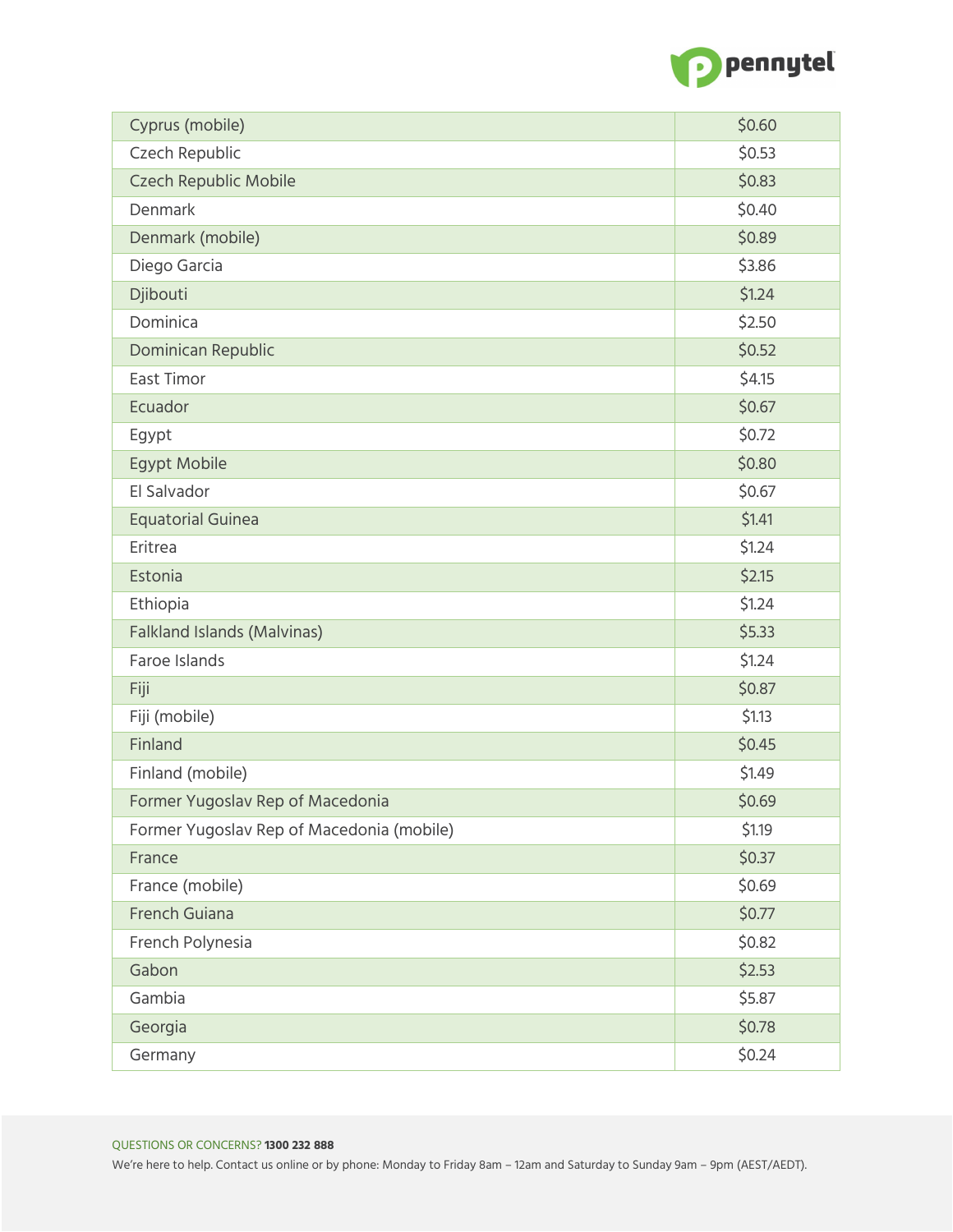

| Germany (mobile)                    | \$0.56  |
|-------------------------------------|---------|
| Ghana                               | \$0.82  |
| Gibraltar                           | \$1.37  |
| <b>GLOBAL NWK ONAIR AIRCRAFTS</b>   | \$15.93 |
| Globalstar                          | \$15.93 |
| Greece                              | \$0.40  |
| Greece (mobile)                     | \$1.09  |
| Greenland                           | \$1.24  |
| Grenada & Carriacou                 | \$1.67  |
| Guadeloupe                          | \$0.80  |
| Guam                                | \$0.78  |
| Guantanamo                          | \$3.13  |
| Guatemala                           | \$0.67  |
| Guinea                              | \$2.53  |
| Guinea Bissau                       | \$2.15  |
| Guyana                              | \$1.24  |
| Haiti                               | \$0.97  |
| Holy See (Vatican City State)       | \$0.45  |
| <b>Honduras</b>                     | \$1.11  |
| Hong Kong                           | \$0.24  |
| Hong Kong (mobile)                  | \$0.24  |
| Hungary                             | \$0.47  |
| Hungary (mobile)                    | \$0.92  |
| Iceland                             | \$0.89  |
| India                               | \$0.44  |
| India (mobile)                      | \$0.42  |
| Indonesia                           | \$0.56  |
| Indonesia (mobile)                  | \$0.71  |
| Inmarsat - BGAN                     | \$30.64 |
| Inmarsat Aero - Atlantic Ocean West | \$14.14 |
| Inmarsat B                          | \$7.24  |
| Inmarsat B - Single Num Access Code | \$30.64 |
| <b>Inmarsat GAN ISDN</b>            | \$15.36 |
| Inmarsat M                          | \$4.15  |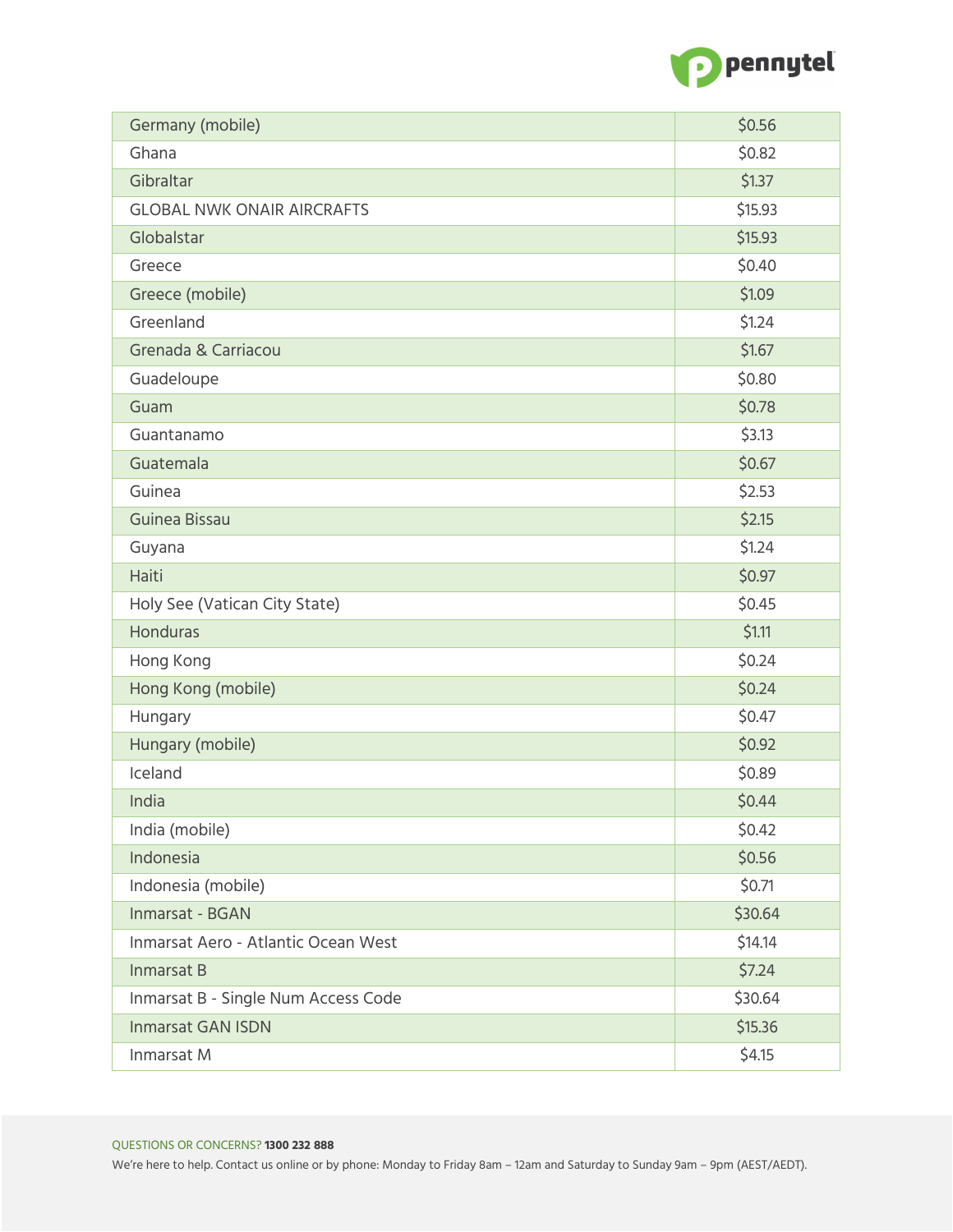

| Inmarsat Mini M          | \$3.49 |
|--------------------------|--------|
| Iran                     | \$0.57 |
| Iran (mobile)            | \$0.47 |
| Iraq                     | \$0.85 |
| Ireland                  | \$0.39 |
| Ireland (mobile)         | \$0.86 |
| <b>Iridium Satellite</b> | \$5.64 |
| Israel                   | \$0.41 |
| Israel (mobile)          | \$0.53 |
| Italy                    | \$0.24 |
| Italy (mobile)           | \$0.61 |
| Jamaica                  | \$0.80 |
| Japan                    | \$0.43 |
| Japan (mobile)           | \$0.70 |
| Jordan                   | \$0.65 |
| Jordan (mobile)          | \$0.81 |
| Kazakhstan               | \$0.78 |
| Kenya                    | \$0.68 |
| Kenya (mobile)           | \$0.99 |
| Kiribati                 | \$3.76 |
| Kuwait                   | \$0.78 |
| Kyrgyzstan               | \$0.78 |
| Laos                     | \$0.85 |
| Latvia                   | \$1.94 |
| Lebanon                  | \$0.57 |
| Lebanon (mobile)         | \$1.21 |
| Lesotho                  | \$1.32 |
| Liberia                  | \$1.45 |
| Libya                    | \$1.27 |
| Liechtenstein            | \$0.46 |
| Lithuania                | \$1.92 |
| Luxembourg               | \$0.50 |
| Macau                    | \$0.48 |
| Madagascar               | \$1.88 |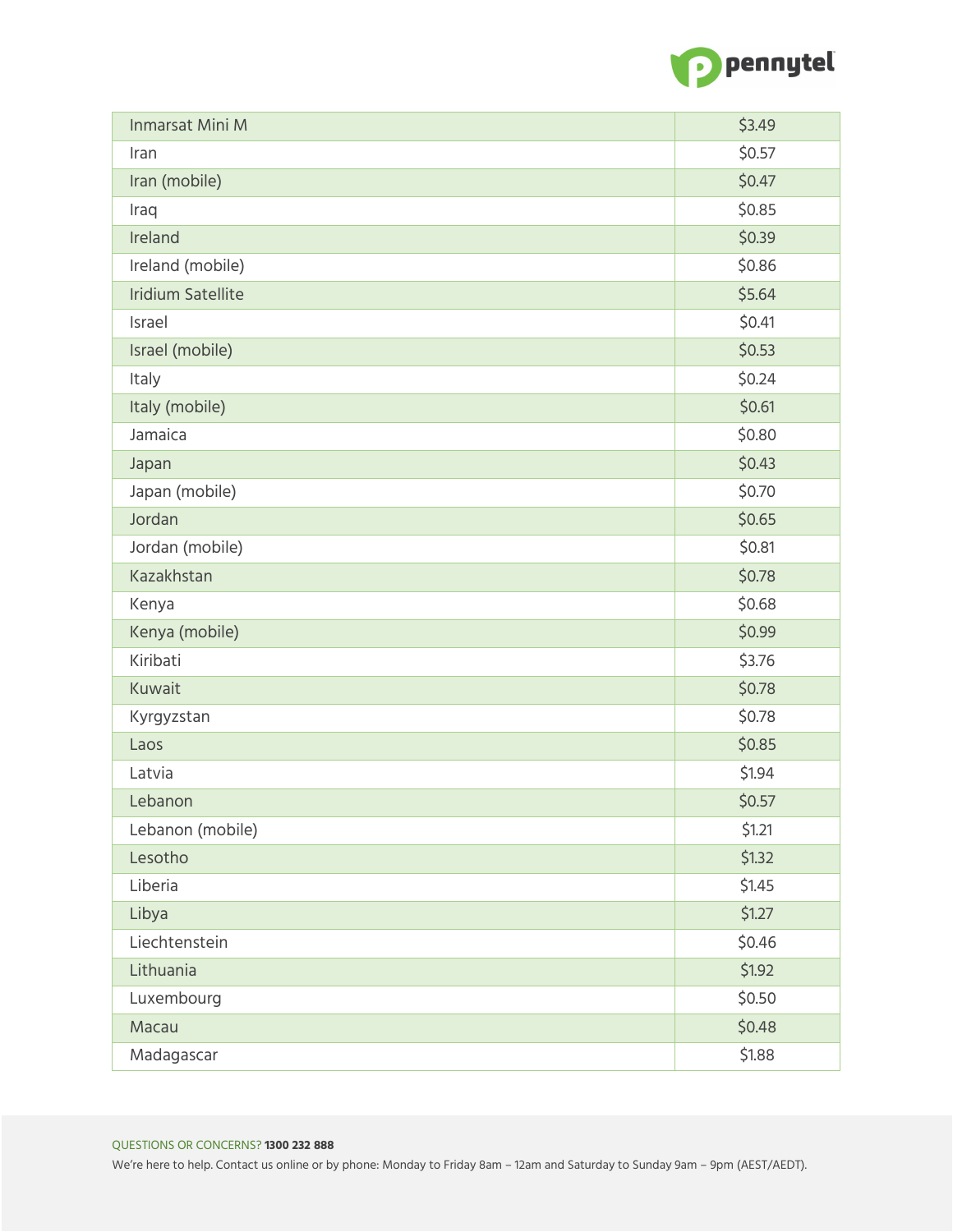

| Malawi                           | \$0.91  |
|----------------------------------|---------|
| Malaysia                         | \$0.26  |
| Malaysia (mobile)                | \$0.26  |
| Maldive Islands                  | \$2.56  |
| Mali                             | \$1.10  |
| Malta                            | \$0.63  |
| Malta (mobile)                   | \$1.40  |
| <b>Marshall Islands</b>          | \$1.13  |
| Martinique                       | \$0.82  |
| Mauritania                       | \$2.53  |
| <b>Mauritius</b>                 | \$0.75  |
| Mayotte                          | \$1.38  |
| <b>MCP Maritime Comms</b>        | \$15.93 |
| Mexico                           | \$0.68  |
| Micronesia (Federated States of) | \$1.72  |
| Moldova                          | \$1.07  |
| Monaco                           | \$0.67  |
| Mongolia                         | \$1.33  |
| Montenegro                       | \$1.08  |
| Montserrat                       | \$0.90  |
| Morocco                          | \$1.24  |
| Mozambique                       | \$1.11  |
| Myanmar (Burma)                  | \$1.13  |
| Namibia                          | \$0.75  |
| Nauru                            | \$2.84  |
| Nepal                            | \$0.88  |
| <b>Netherlands</b>               | \$0.39  |
| Netherlands (mobile)             | \$0.91  |
| <b>Netherlands Antilles</b>      | \$0.67  |
| New Caledonia                    | \$0.99  |
| <b>New Zealand</b>               | \$0.24  |
| New Zealand (mobile)             | \$0.64  |
| Nicaragua                        | \$0.68  |
| Niger                            | \$1.21  |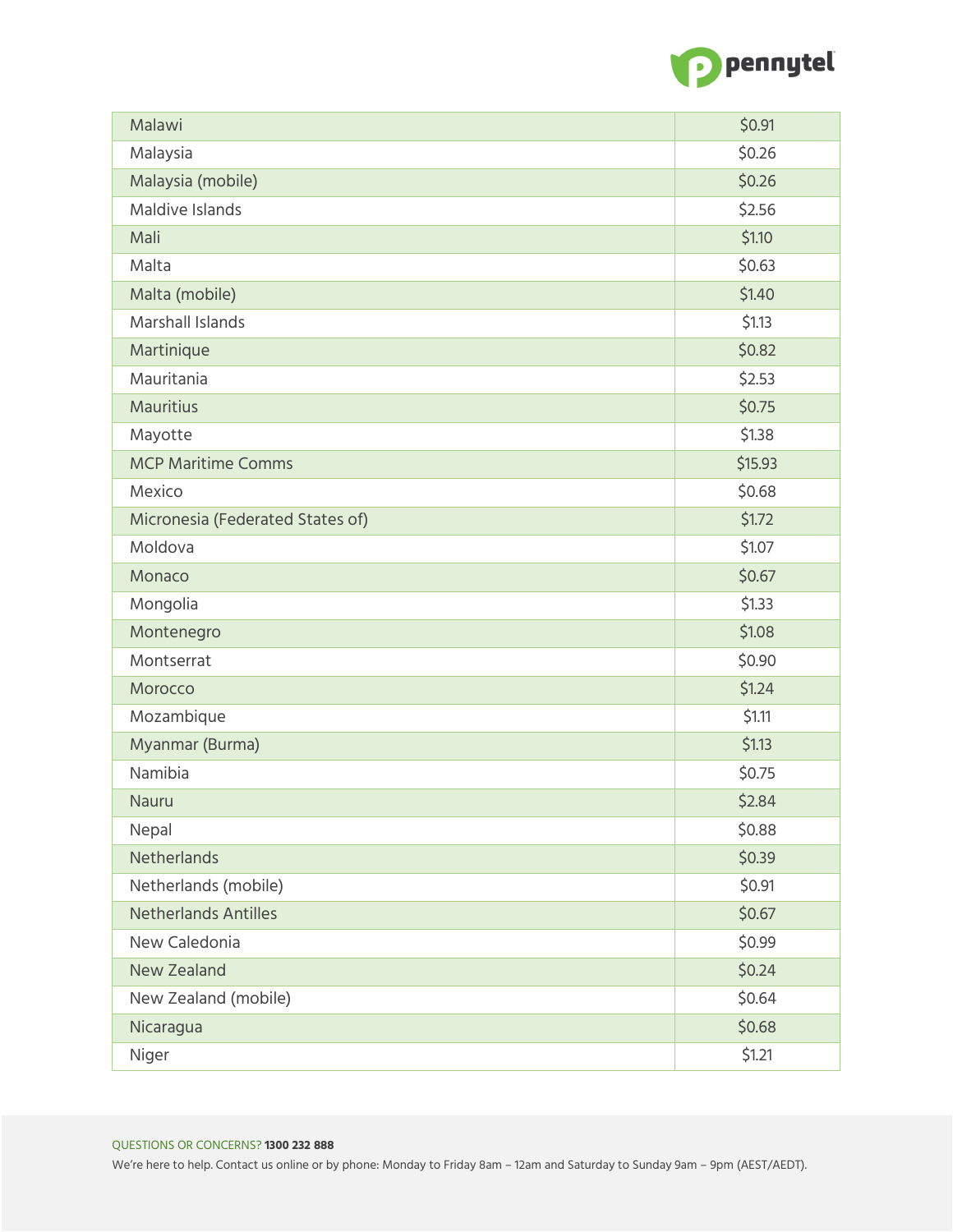

| Nigeria                                     | \$0.73  |
|---------------------------------------------|---------|
| Niue                                        | \$5.09  |
| Norfolk Island                              | \$4.42  |
| North Korea                                 | \$4.87  |
| Northern Mariana Islands                    | \$1.67  |
| Norway                                      | \$0.38  |
| Norway (mobile)                             | \$0.88  |
| Oman                                        | \$0.93  |
| Pakistan                                    | \$0.65  |
| Pakistan (mobile)                           | \$0.73  |
| Palau                                       | \$2.45  |
| Palestine                                   | \$0.48  |
| Panama                                      | \$0.62  |
| Papua New Guinea                            | \$2.03  |
| Paraguay                                    | \$0.68  |
| Peru                                        | \$0.53  |
| Philippines                                 | \$0.42  |
| Philippines (mobile)                        | \$0.54  |
| Poland                                      | \$0.42  |
| Poland (mobile)                             | \$0.92  |
| Portugal                                    | \$0.42  |
| Portugal (mobile)                           | \$1.57  |
| <b>Puerto Rico</b>                          | \$0.43  |
| Qatar                                       | \$1.18  |
| <b>Reunion Island</b>                       | \$0.86  |
| Romania                                     | \$0.58  |
| Romania (mobile)                            | \$1.01  |
| <b>Russian Federation</b>                   | \$3.18  |
| <b>Russian Federation Mobile</b>            | \$0.63  |
| Rwanda                                      | \$0.94  |
| Saint Helena Ascension and Tristan da Cunha | \$16.40 |
| Saint Kitts and Nevis                       | \$1.67  |
| Saint Lucia                                 | \$1.67  |
| Saint Pierre and Miquelon                   | \$1.47  |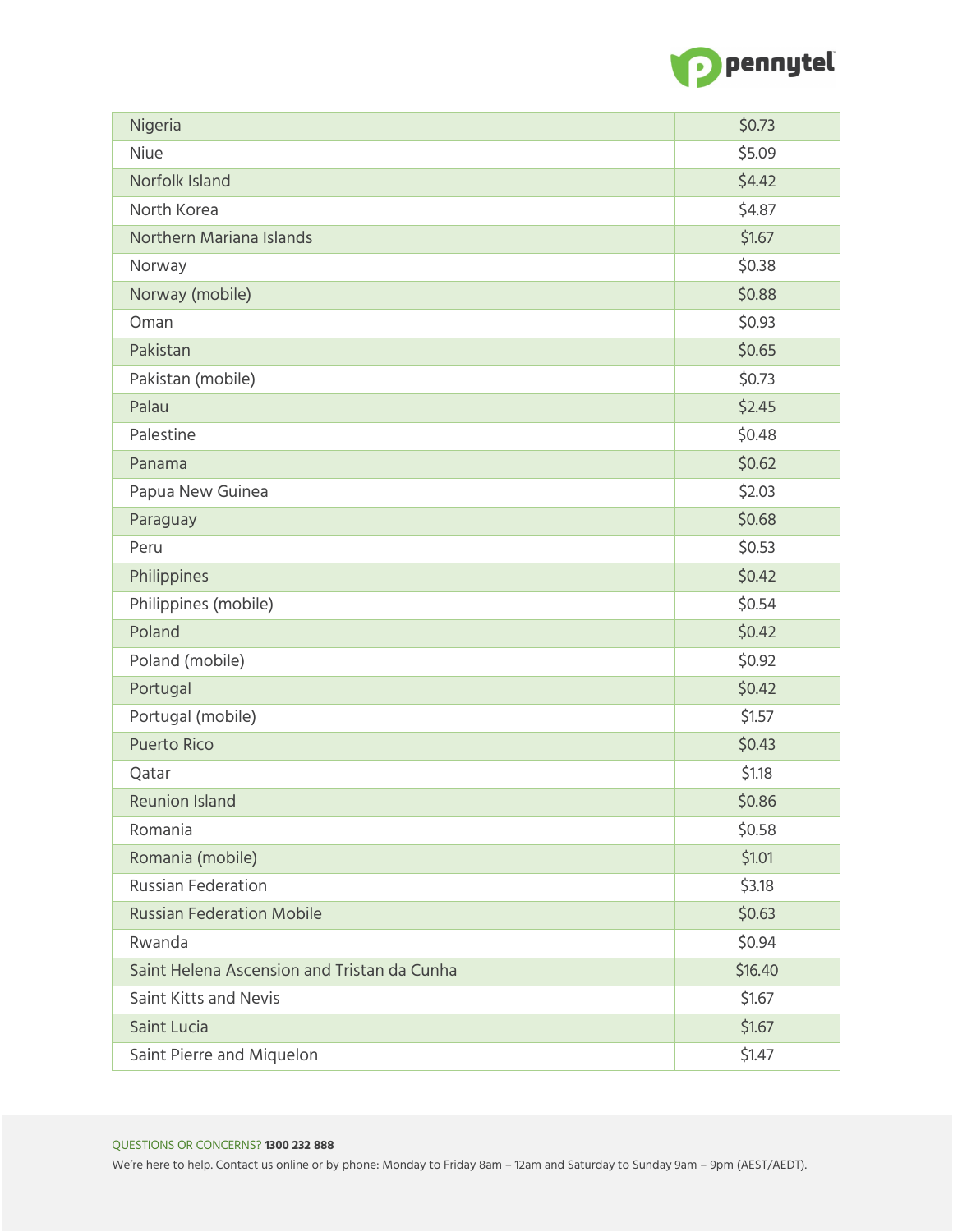

| Saint Vincent and The Grenadines | \$1.67  |
|----------------------------------|---------|
| Samoa                            | \$1.73  |
| San Marino                       | \$3.21  |
| Sao Tome and Principe            | \$5.09  |
| Saudi Arabia                     | \$0.93  |
| Saudi Arabia (mobile)            | \$0.82  |
| <b>Seanet Maritime</b>           | \$15.93 |
| Senegal                          | \$1.24  |
| Serbia                           | \$0.50  |
| Serbia (mobile)                  | \$1.14  |
| Seychelles                       | \$2.31  |
| Sierra Leone                     | \$2.53  |
| Singapore                        | \$0.24  |
| Singapore (mobile)               | \$0.24  |
| <b>Sint Maarten</b>              | \$0.67  |
| Slovakia                         | \$0.51  |
| Slovenia                         | \$0.45  |
| Solomon Islands                  | \$2.33  |
| Solomon Islands Mobile           | \$3.13  |
| Somalia                          | \$1.24  |
| South Africa                     | \$0.47  |
| South Africa (mobile)            | \$0.96  |
| South Korea                      | \$0.40  |
| South Korea (mobile)             | \$0.50  |
| South Sudan                      | \$1.29  |
| Spain                            | \$0.39  |
| Spain (mobile)                   | \$0.92  |
| Sri Lanka                        | \$0.72  |
| Sri Lanka (mobile)               | \$0.72  |
| Sudan                            | \$0.82  |
| Suriname                         | \$0.82  |
| Swaziland                        | \$0.99  |
| Sweden                           | \$0.39  |
| Sweden (mobile)                  | \$0.89  |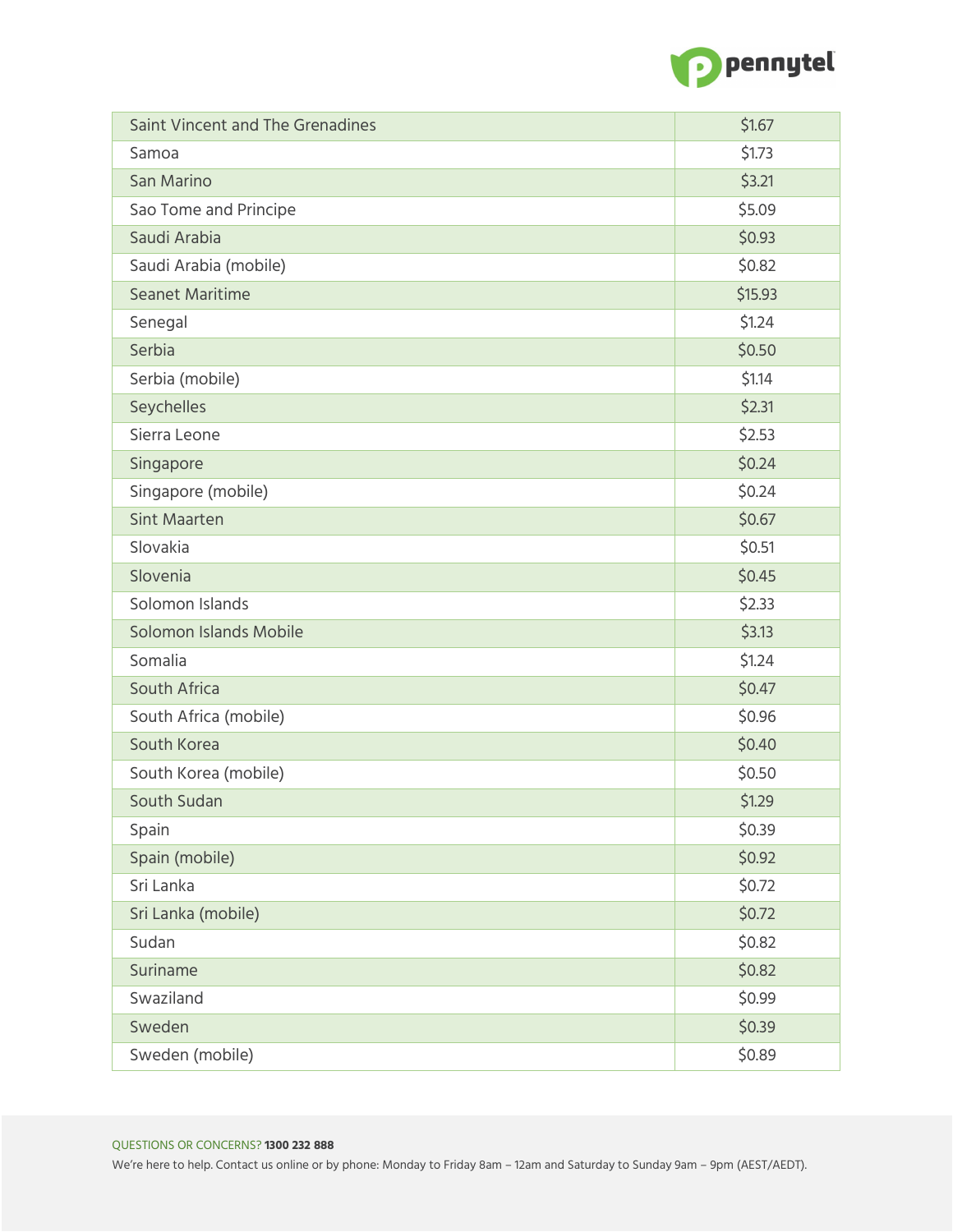

| Switzerland                          | \$0.40  |
|--------------------------------------|---------|
| Switzerland (mobile)                 | \$1.49  |
| Syria                                | \$1.01  |
| Taiwan                               | \$0.38  |
| Taiwan (mobile)                      | \$0.55  |
| Tajikistan                           | \$1.19  |
| Tanzania                             | \$1.21  |
| Telespazio                           | \$15.93 |
| Thailand                             | \$0.27  |
| Thuraya Satellite Telecommunications | \$6.85  |
| Togo                                 | \$1.12  |
| Tokelau                              | \$5.09  |
| Tonga                                | \$1.77  |
| <b>Trinidad and Tobago</b>           | \$2.50  |
| Tunisia                              | \$2.11  |
| Turkey                               | \$0.55  |
| Turkey (mobile)                      | \$0.79  |
| Turkmenistan                         | \$1.19  |
| <b>Turks and Caicos Islands</b>      | \$0.98  |
| Tuvalu                               | \$3.92  |
| Uganda                               | \$0.98  |
| Ukraine                              | \$0.79  |
| <b>United Arab Emirates</b>          | \$0.76  |
| United Arab Emirates (mobile)        | \$0.93  |
| <b>United Kingdom</b>                | \$0.24  |
| United Kingdom (mobile)              | \$0.46  |
| Uruguay                              | \$0.63  |
| Uruguay (mobile)                     | \$0.92  |
| <b>USA</b>                           | \$0.24  |
| Uzbekistan                           | \$1.19  |
| Vanuatu                              | \$1.96  |
| Venezuela                            | \$0.53  |
| Vietnam                              | \$0.53  |
| Vietnam (mobile)                     | \$0.53  |